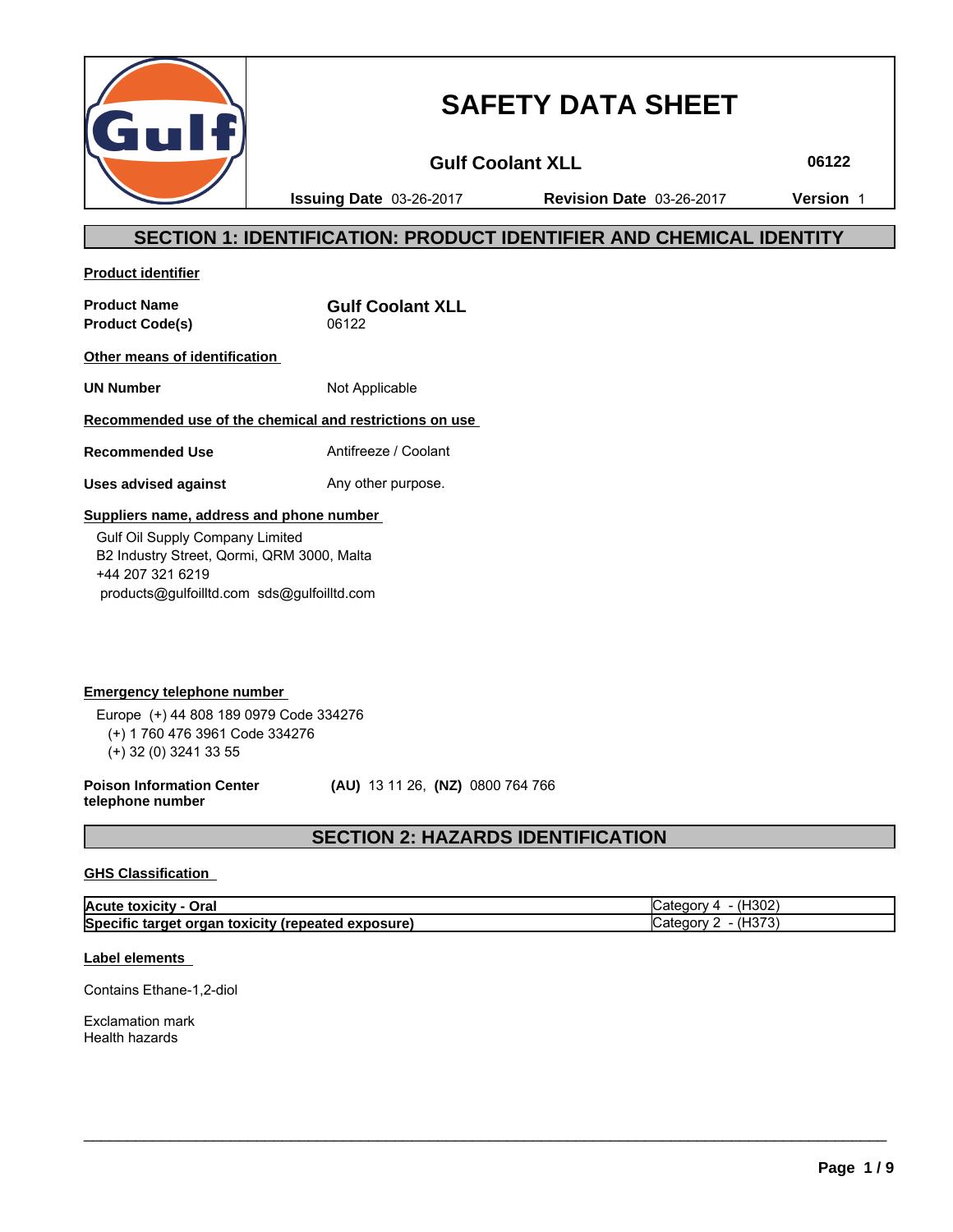

**Signal word** Warning

#### **Hazard statements**

H302 - Harmful if swallowed H373 - May cause damage to organs through prolonged or repeated exposure

### **Precautionary Statements - Prevention**

Wash face, hands and any exposed skin thoroughly after handling Do not eat, drink or smoke when using this product Do not breathe dust/fume/gas/mist/vapors/spray **Precautionary Statements - Response** Get medical advice/attention if you feel unwell **Ingestion** IF SWALLOWED: Call a POISON CENTER or doctor/physician if you feel unwell Rinse mouth **Precautionary Statements - Disposal** Dispose of contents/container to an approved waste disposal plant

### **Other hazards**

Not applicable

### **SECTION 3: COMPOSITION/INFORMATION ON INGREDIENTS**

 $\_$  ,  $\_$  ,  $\_$  ,  $\_$  ,  $\_$  ,  $\_$  ,  $\_$  ,  $\_$  ,  $\_$  ,  $\_$  ,  $\_$  ,  $\_$  ,  $\_$  ,  $\_$  ,  $\_$  ,  $\_$  ,  $\_$  ,  $\_$  ,  $\_$  ,  $\_$  ,  $\_$  ,  $\_$  ,  $\_$  ,  $\_$  ,  $\_$  ,  $\_$  ,  $\_$  ,  $\_$  ,  $\_$  ,  $\_$  ,  $\_$  ,  $\_$  ,  $\_$  ,  $\_$  ,  $\_$  ,  $\_$  ,  $\_$  ,

This product is a mixture. Health hazard information is based on its ingredients

| Chemical name                                 | <b>CAS No</b> | <b>Weight-</b><br>. n/ |
|-----------------------------------------------|---------------|------------------------|
| Ethane-<br>2-diol<br>$\overline{\phantom{a}}$ | $107 - 24$    | 50%<br>25%             |

The remaining composition is a mixture of non-classified ingredients or additives below the threshold for disclosure

# **SECTION 4: FIRST AID MEASURES**

#### **Description of first-aid measures**

| <b>General advice</b>             | Do not get in eyes, on skin, or on clothing. When symptoms persist or in all cases of doubt<br>seek medical advice. Do not breathe dust/fume/gas/mist/vapors/spray.                                               |
|-----------------------------------|-------------------------------------------------------------------------------------------------------------------------------------------------------------------------------------------------------------------|
| <b>Inhalation</b>                 | IF INHALED: Remove to fresh air and keep at rest in a position comfortable for breathing. If<br>symptoms persist, call a physician.                                                                               |
| <b>Skin contact</b>               | Wash off immediately with plenty of water for at least 15 minutes. Remove and wash<br>contaminated clothing before re-use. If symptoms persist, call a physician.                                                 |
| Eye contact                       | Rinse thoroughly with plenty of water, also under the eyelids. Keep eye wide open while<br>rinsing.                                                                                                               |
| Ingestion                         | Immediate medical attention is required. Do not induce vomiting without medical advice.<br>Clean mouth with water and afterwards drink plenty of water. Call a physician or Poison<br>Control Center immediately. |
| <b>Protection of First-aiders</b> | Use personal protective equipment. Avoid contact with skin, eyes and clothing. Ensure that                                                                                                                        |
|                                   |                                                                                                                                                                                                                   |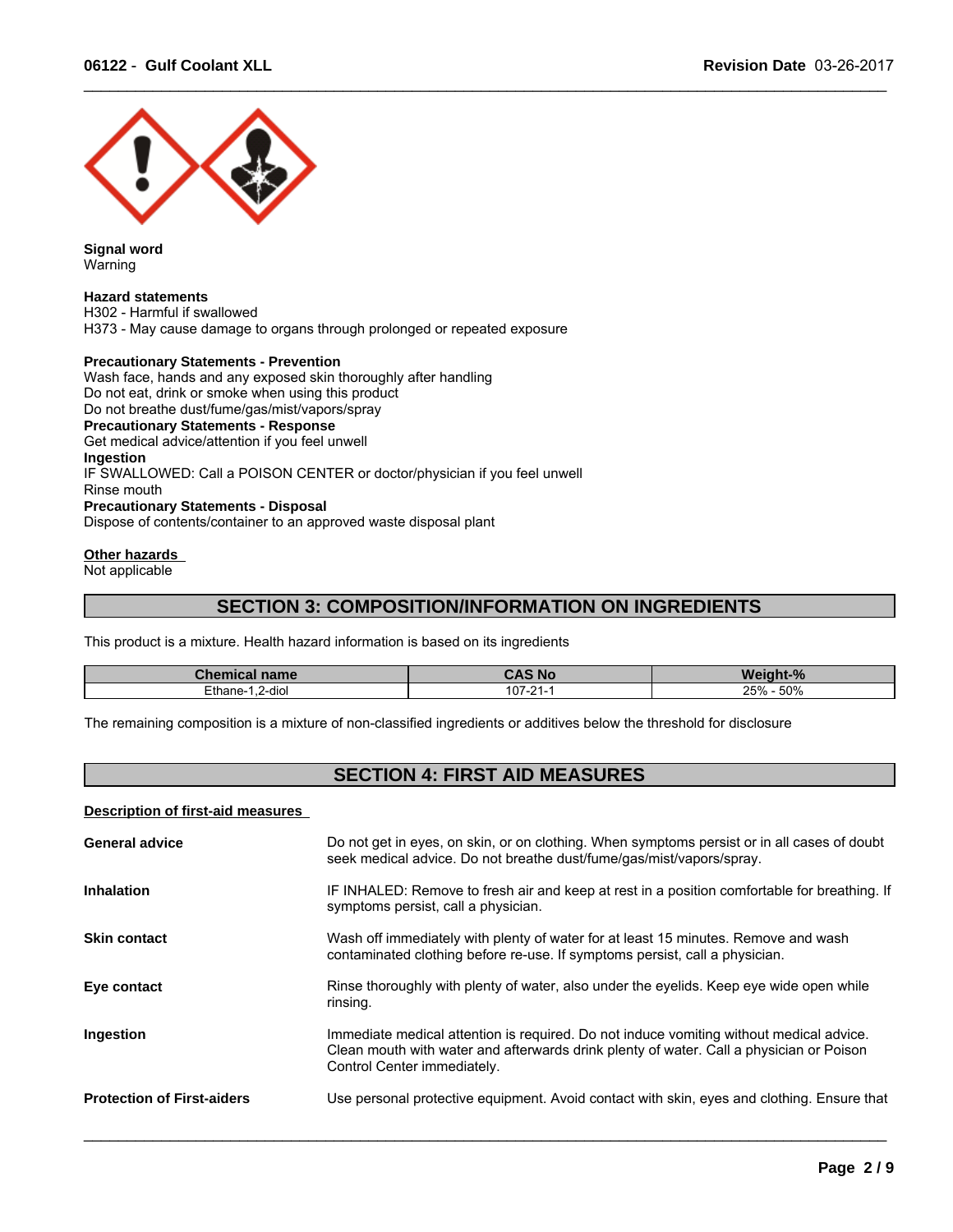medical personnel are aware of the material(s) involved, and take precautions to protect themselves.

 $\_$  ,  $\_$  ,  $\_$  ,  $\_$  ,  $\_$  ,  $\_$  ,  $\_$  ,  $\_$  ,  $\_$  ,  $\_$  ,  $\_$  ,  $\_$  ,  $\_$  ,  $\_$  ,  $\_$  ,  $\_$  ,  $\_$  ,  $\_$  ,  $\_$  ,  $\_$  ,  $\_$  ,  $\_$  ,  $\_$  ,  $\_$  ,  $\_$  ,  $\_$  ,  $\_$  ,  $\_$  ,  $\_$  ,  $\_$  ,  $\_$  ,  $\_$  ,  $\_$  ,  $\_$  ,  $\_$  ,  $\_$  ,  $\_$  ,

### **Most important symptoms and effects, both acute and delayed**

**Main Symptoms** Gastrointestinal discomfort

### **Indication of immediate medical attention and special treatment needed**

**Notes to physician** Treat symptomatically.

### **SECTION 5: FIRE FIGHTING MEASURES**

### **Extinguishing media**

### **Suitable Extinguishing Media**

Use extinguishing measures that are appropriate to local circumstances and the surrounding environment:, Use CO2, dry chemical, or foam, Water spray or fog

**Extinguishing media which shall not be used for safety reasons** None

#### **Specific hazards arising from the chemical**

Thermal decomposition can lead to release of irritating gases and vapors.

### **Hazardous decomposition products**

None under normal use

### **Advice for firefighters**

#### **Special protective equipment for fire-fighters**

As in any fire, wear self-contained breathing apparatus pressure-demand, MSHA/NIOSH (approved or equivalent) and full protective gear

### **SECTION 6: ACCIDENTAL RELEASE MEASURES**

### **Personal precautions, protective equipment and emergency procedures**

Ensure adequate ventilation. Use personal protective equipment. Avoid contact with skin, eyes and clothing. Keep people away from and upwind of spill/leak.

**Advice for non-emergency personnel** Keep people away from and upwind of spill/leak. Material can create slippery conditions.

**Advice for emergency responders** For personal protection see section 8.

#### **Environmental precautions**

Prevent further leakage or spillage if safe to do so. Do not flush into surface water or sanitary sewer system.

### **Methods and materials for containment and cleaning up**

Soak up with inert absorbent material (e.g. sand, silica gel, acid binder, universal binder, sawdust). Dike to collect large liquid spills.

#### **Reference to other sections**

See Section 8/12/13 for additional information

### **SECTION 7: HANDLING AND STORAGE**

 $\mathcal{L}_\mathcal{L} = \{ \mathcal{L}_\mathcal{L} = \{ \mathcal{L}_\mathcal{L} = \{ \mathcal{L}_\mathcal{L} = \{ \mathcal{L}_\mathcal{L} = \{ \mathcal{L}_\mathcal{L} = \{ \mathcal{L}_\mathcal{L} = \{ \mathcal{L}_\mathcal{L} = \{ \mathcal{L}_\mathcal{L} = \{ \mathcal{L}_\mathcal{L} = \{ \mathcal{L}_\mathcal{L} = \{ \mathcal{L}_\mathcal{L} = \{ \mathcal{L}_\mathcal{L} = \{ \mathcal{L}_\mathcal{L} = \{ \mathcal{L}_\mathcal{$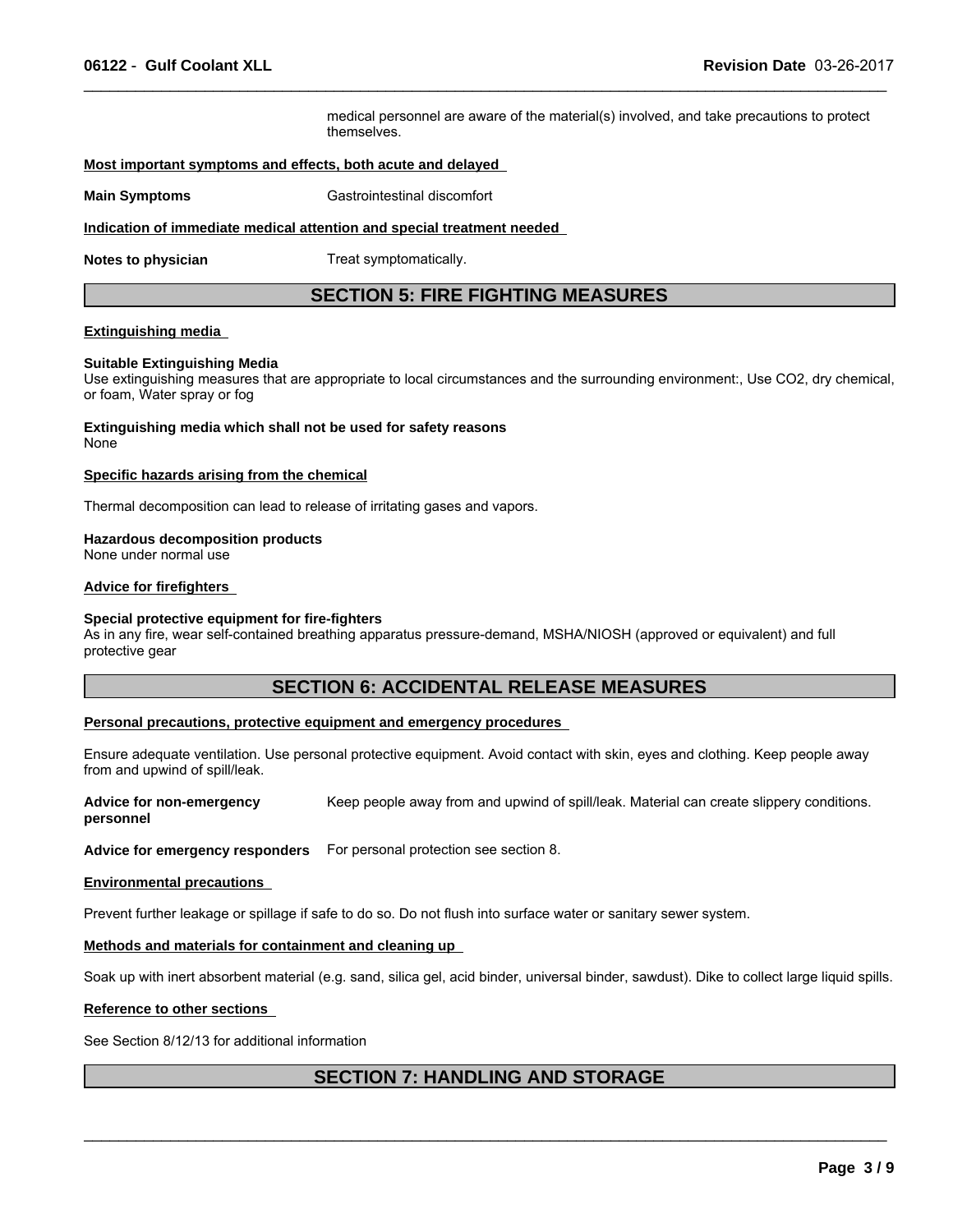### **Precautions for safe handling**

Wear personal protective equipment. Avoid contact with skin, eyes and clothing. Do not ingest. Ensure adequate ventilation. Do not eat, drink or smoke when using this product. Handle in accordance with good industrial hygiene and safety practice. Remove and wash contaminated clothing before re-use.

 $\_$  ,  $\_$  ,  $\_$  ,  $\_$  ,  $\_$  ,  $\_$  ,  $\_$  ,  $\_$  ,  $\_$  ,  $\_$  ,  $\_$  ,  $\_$  ,  $\_$  ,  $\_$  ,  $\_$  ,  $\_$  ,  $\_$  ,  $\_$  ,  $\_$  ,  $\_$  ,  $\_$  ,  $\_$  ,  $\_$  ,  $\_$  ,  $\_$  ,  $\_$  ,  $\_$  ,  $\_$  ,  $\_$  ,  $\_$  ,  $\_$  ,  $\_$  ,  $\_$  ,  $\_$  ,  $\_$  ,  $\_$  ,  $\_$  ,

#### **Conditions for safe storage, including any incompatibilities**

#### **Technical measures/Storage conditions**

Keep container tightly closed in a dry and well-ventilated place.

#### **Incompatible materials**

Strong reducing agents, Oxidizing agent, Acids, Bases

**Recommended Use** Antifreeze / Coolant

### **SECTION 8: EXPOSURE CONTROLS/PERSONAL PROTECTION**

#### **Control parameters**

#### **Exposure Limits**

| <b>Chemical name</b> | <b>Australia</b>                                                                                                                                           | <b>New Zealand</b>                                                                      | <b>New Zealand - Biological Exposure</b><br>Indices (BEI) |
|----------------------|------------------------------------------------------------------------------------------------------------------------------------------------------------|-----------------------------------------------------------------------------------------|-----------------------------------------------------------|
| Ethane-1,2-diol      | TWA: 10 mg/m <sup>3</sup> particulate<br>TWA: 20 ppm vapour<br>TWA: $52 \text{ mg/m}^3$ vapour<br>STEL: 40 ppm vapour<br>STEL: $104 \text{ mg/m}^3$ vapour | Ceiling: 50 ppm mist and<br>vapour<br>Ceiling: 127 mg/m <sup>3</sup> mist and<br>vapour |                                                           |

*Australia - Workplace Exposure Standards for Airborne Contaminants. New Zealand - Workplace Exposure Standards and Biological Exposure Indices.*

#### **Appropriate engineering controls**

**Engineering controls** Ensure adequate ventilation, especially in confined areas. **Individual protection measures, such as personal protective equipment Eye/face protection** Tightly fitting safety goggles. **Skin and body protection** Long sleeved clothing.<br> **Hand Protection** Protective gloves Plea Protective gloves. Please observe the instructions regarding permeability and breakthrough time which are provided by the supplier of the gloves. Also take into consideration the specific local conditions under which the product is used, such as the danger of cuts, abrasion. **Respiratory protection** No special protective equipment required. In case of mist, spray or aerosol exposure wear suitable personal respiratory protection and protective suit. **Hygiene measures** Wear personal protective equipment. Avoid contact with skin, eyes and clothing. Regular cleaning of equipment, work area and clothing is recommended. Do not eat, drink or smoke when using this product. Handle in accordance with good industrial hygiene and safety practice. **Environmental Exposure Controls** No special environmental precautions required.<br>Thermal hazards **None under normal use conditions** None under normal use conditions

 $\_$  ,  $\_$  ,  $\_$  ,  $\_$  ,  $\_$  ,  $\_$  ,  $\_$  ,  $\_$  ,  $\_$  ,  $\_$  ,  $\_$  ,  $\_$  ,  $\_$  ,  $\_$  ,  $\_$  ,  $\_$  ,  $\_$  ,  $\_$  ,  $\_$  ,  $\_$  ,  $\_$  ,  $\_$  ,  $\_$  ,  $\_$  ,  $\_$  ,  $\_$  ,  $\_$  ,  $\_$  ,  $\_$  ,  $\_$  ,  $\_$  ,  $\_$  ,  $\_$  ,  $\_$  ,  $\_$  ,  $\_$  ,  $\_$  ,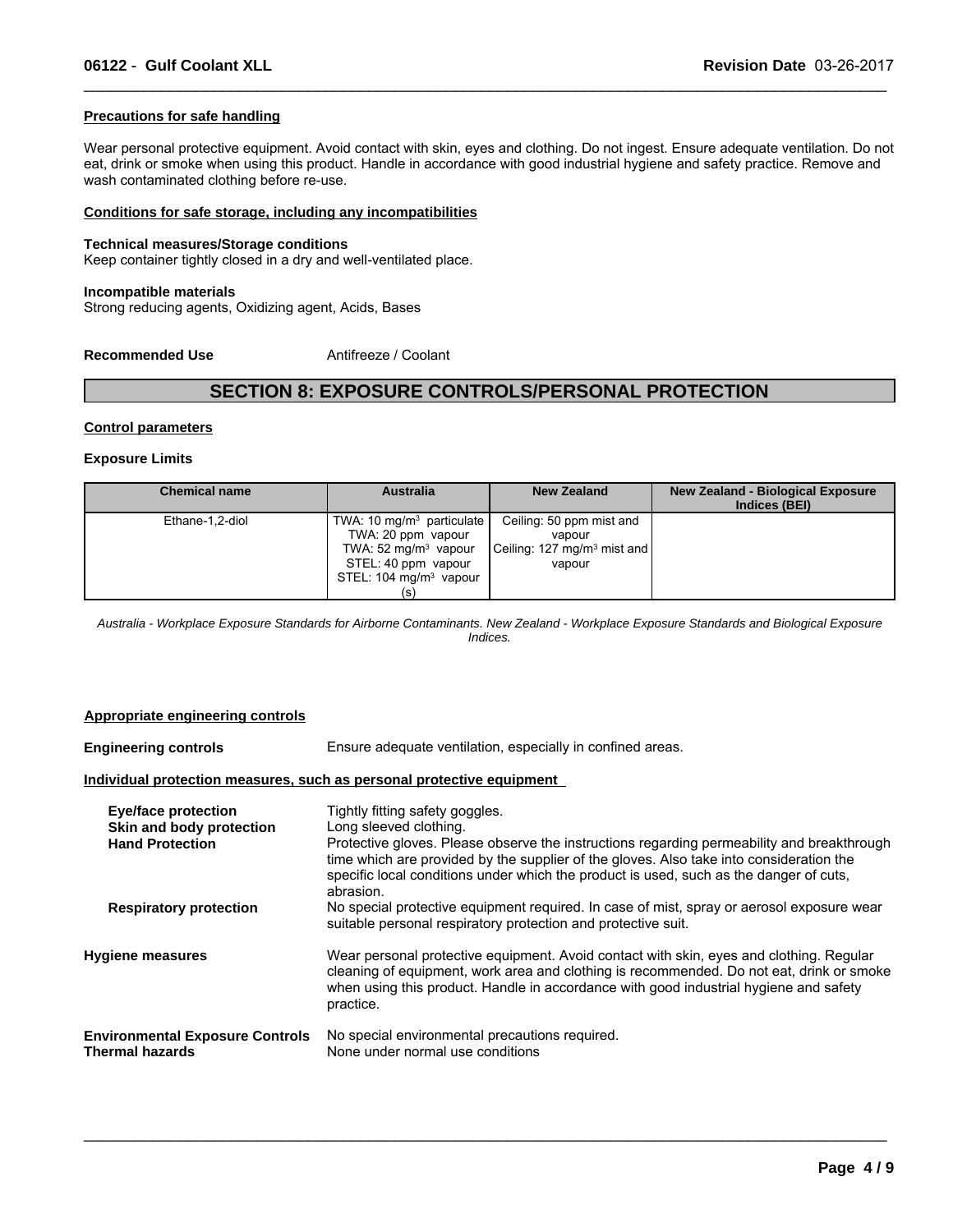### **SECTION 9: PHYSICAL AND CHEMICAL PROPERTIES**

 $\_$  ,  $\_$  ,  $\_$  ,  $\_$  ,  $\_$  ,  $\_$  ,  $\_$  ,  $\_$  ,  $\_$  ,  $\_$  ,  $\_$  ,  $\_$  ,  $\_$  ,  $\_$  ,  $\_$  ,  $\_$  ,  $\_$  ,  $\_$  ,  $\_$  ,  $\_$  ,  $\_$  ,  $\_$  ,  $\_$  ,  $\_$  ,  $\_$  ,  $\_$  ,  $\_$  ,  $\_$  ,  $\_$  ,  $\_$  ,  $\_$  ,  $\_$  ,  $\_$  ,  $\_$  ,  $\_$  ,  $\_$  ,  $\_$  ,

### **Information on basic physical and chemical properties**

| <b>Physical state</b><br>Odor                                                                                                                                                                                                                                         | liquid<br>Characteristic                                                                                                                                | Appearance<br><b>Odor threshold</b> | clear<br>Not Determined |  |
|-----------------------------------------------------------------------------------------------------------------------------------------------------------------------------------------------------------------------------------------------------------------------|---------------------------------------------------------------------------------------------------------------------------------------------------------|-------------------------------------|-------------------------|--|
| Property<br>рH<br>Melting point / freezing point<br>Boiling point / boiling range<br><b>Flash point</b>                                                                                                                                                               | Values<br>6.6<br>-35 °C / -31 °F<br>100 °C / 212 °F<br>Not Determined                                                                                   | Remarks                             |                         |  |
| <b>Evaporation rate</b><br>Flammability (solid, gas)                                                                                                                                                                                                                  | 0.3<br>Not Determined                                                                                                                                   | . $(BuAc = 1)$                      |                         |  |
| <b>Flammability Limit in Air</b><br><b>Upper flammability limit:</b><br>Lower flammability limit:                                                                                                                                                                     | 15.3%<br>3.2%                                                                                                                                           |                                     |                         |  |
| Vapor pressure                                                                                                                                                                                                                                                        | 2 3 3 2                                                                                                                                                 | Pa @ 20°C                           |                         |  |
| <b>Vapor density</b><br><b>Relative density</b><br>Solubility(ies)<br><b>Partition coefficient</b><br><b>Autoignition temperature</b><br><b>Decomposition temperature</b><br><b>Kinematic viscosity</b><br><b>Explosive properties</b><br><b>Oxidizing Properties</b> | Not Determined<br>1.050<br>Soluble in water<br>Not Determined<br>432 °C / 810 °F<br>Not Determined<br>1 cSt @ 20 °C<br>Not applicable<br>Not applicable | @20 $^{\circ}$ C                    |                         |  |
| <b>Other Information</b>                                                                                                                                                                                                                                              |                                                                                                                                                         |                                     |                         |  |
| Viscosity, kinematic (100°C)<br><b>Pour Point</b><br>VOC Content (ASTM E-1868-10)<br><b>VOC content</b>                                                                                                                                                               | Not Determined<br>Not Determined<br>Not Determined<br>Not Determined                                                                                    |                                     |                         |  |

# **SECTION 10: STABILITY AND REACTIVITY**

 $\_$  ,  $\_$  ,  $\_$  ,  $\_$  ,  $\_$  ,  $\_$  ,  $\_$  ,  $\_$  ,  $\_$  ,  $\_$  ,  $\_$  ,  $\_$  ,  $\_$  ,  $\_$  ,  $\_$  ,  $\_$  ,  $\_$  ,  $\_$  ,  $\_$  ,  $\_$  ,  $\_$  ,  $\_$  ,  $\_$  ,  $\_$  ,  $\_$  ,  $\_$  ,  $\_$  ,  $\_$  ,  $\_$  ,  $\_$  ,  $\_$  ,  $\_$  ,  $\_$  ,  $\_$  ,  $\_$  ,  $\_$  ,  $\_$  ,

### **Reactivity**

None under normal use conditions

### **Chemical stability**

Stable under normal conditions

### **Possibility of hazardous reactions**

None under normal use conditions

### **Conditions to avoid**

Extremes of temperature and direct sunlight, Temperatures above 50°C

### **Incompatible materials**

Strong reducing agents, Oxidizing agent, Acids, Bases

### **Hazardous decomposition products**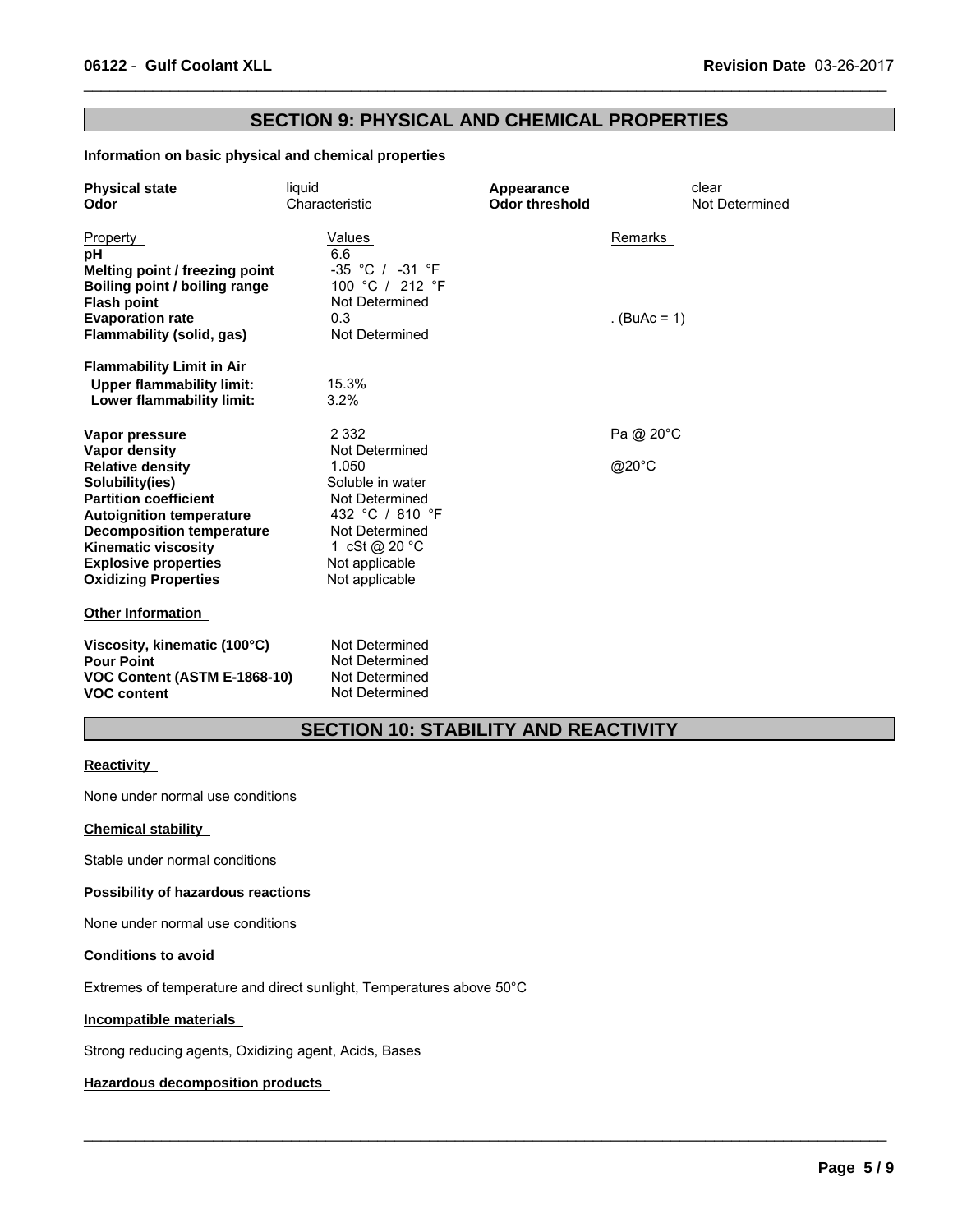None under normal use conditions

# **SECTION 11: TOXICOLOGICAL INFORMATION**

 $\_$  ,  $\_$  ,  $\_$  ,  $\_$  ,  $\_$  ,  $\_$  ,  $\_$  ,  $\_$  ,  $\_$  ,  $\_$  ,  $\_$  ,  $\_$  ,  $\_$  ,  $\_$  ,  $\_$  ,  $\_$  ,  $\_$  ,  $\_$  ,  $\_$  ,  $\_$  ,  $\_$  ,  $\_$  ,  $\_$  ,  $\_$  ,  $\_$  ,  $\_$  ,  $\_$  ,  $\_$  ,  $\_$  ,  $\_$  ,  $\_$  ,  $\_$  ,  $\_$  ,  $\_$  ,  $\_$  ,  $\_$  ,  $\_$  ,

### **Information on the likely routes of exposure**

| <b>Product Information - Principle Routes of Exposure</b> |                                                                                                                                                                              |
|-----------------------------------------------------------|------------------------------------------------------------------------------------------------------------------------------------------------------------------------------|
| <b>Inhalation</b>                                         | None known                                                                                                                                                                   |
| Eye contact                                               | None known                                                                                                                                                                   |
| <b>Skin contact</b>                                       | None known                                                                                                                                                                   |
| Ingestion                                                 | Harmful if swallowed; Ingestion constitutes the main danger because of the toxicity of<br>ethylene glycol; May cause adverse liver effects; May cause adverse kidney effects |

### **Numerical measures of toxicity - Product Information**

| ATEmix (oral)          | 1,053.00 mg/kg |
|------------------------|----------------|
| <b>ATEmix (dermal)</b> | >2000 mg/kg    |

### **Acute toxicity - Product Information**

Harmful if swallowed.

### **Acute toxicity - Component Information**

| <b>Chemical name</b>             | <b>DEO</b>                  | .D50                                                | <b>LC50</b> |
|----------------------------------|-----------------------------|-----------------------------------------------------|-------------|
|                                  | טכּש.                       | Dermal                                              | Inhalation  |
| $\cdots$<br>2-dio<br>∠thane-<br> | 4000<br>Rat<br>ma/ko<br>. . | Rabbit<br>، اا<br>-<br>.<br>'' ⊔L/K⊾<br>$=$<br>ວບບບ |             |

 $\_$  ,  $\_$  ,  $\_$  ,  $\_$  ,  $\_$  ,  $\_$  ,  $\_$  ,  $\_$  ,  $\_$  ,  $\_$  ,  $\_$  ,  $\_$  ,  $\_$  ,  $\_$  ,  $\_$  ,  $\_$  ,  $\_$  ,  $\_$  ,  $\_$  ,  $\_$  ,  $\_$  ,  $\_$  ,  $\_$  ,  $\_$  ,  $\_$  ,  $\_$  ,  $\_$  ,  $\_$  ,  $\_$  ,  $\_$  ,  $\_$  ,  $\_$  ,  $\_$  ,  $\_$  ,  $\_$  ,  $\_$  ,  $\_$  ,

### **Delayed and immediate effects as well as chronic effects from short and long-term exposure**

| <b>Skin corrosion/irritation</b>                                                      | Based on available data, the classification criteria are not met.                                                                      |
|---------------------------------------------------------------------------------------|----------------------------------------------------------------------------------------------------------------------------------------|
| Serious eye damage/eye irritation                                                     | Based on available data, the classification criteria are not met.                                                                      |
| <b>Sensitization</b><br><b>Respiratory Sensitization</b><br><b>Skin sensitization</b> | Based on available data, the classification criteria are not met.<br>Based on available data, the classification criteria are not met. |
| <b>Germ cell mutagenicity</b>                                                         | Based on available data, the classification criteria are not met.                                                                      |
| Carcinogenicity                                                                       | Based on available data, the classification criteria are not met.                                                                      |
| <b>Reproductive toxicity</b>                                                          | Based on available data, the classification criteria are not met.                                                                      |
| Specific target organ systemic<br>toxicity (single exposure)                          | Based on available data, the classification criteria are not met                                                                       |
| Specific target organ systemic<br>toxicity (repeated exposure)                        | Causes damage to organs through prolonged or repeated exposure                                                                         |
| <b>Aspiration hazard</b>                                                              | Based on available data, the classification criteria are not met.                                                                      |
| <b>Exposure levels</b>                                                                | See section 8 for more information                                                                                                     |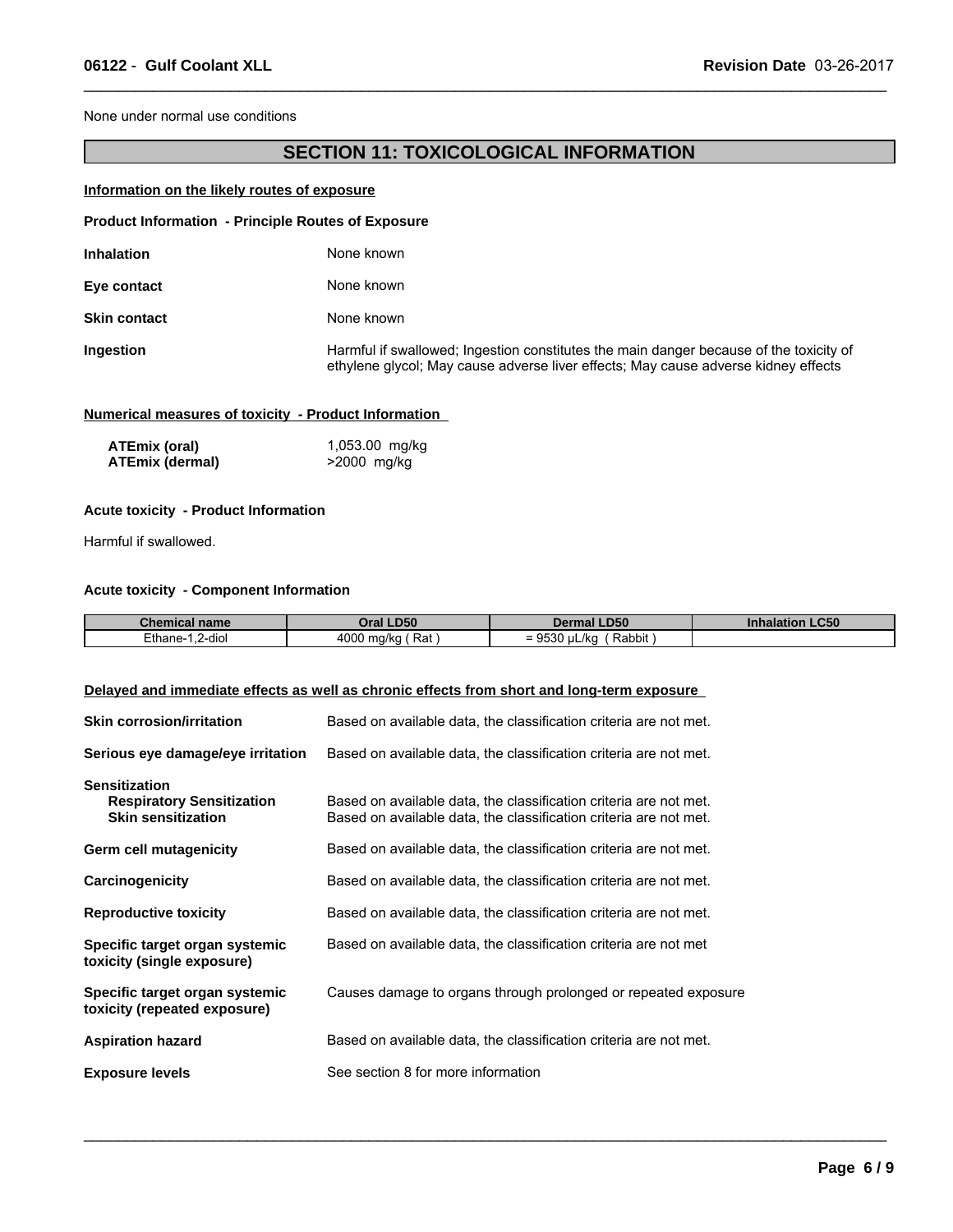### **Interactive effects** None known

# **SECTION 12: ECOLOGICAL INFORMATION**

 $\_$  ,  $\_$  ,  $\_$  ,  $\_$  ,  $\_$  ,  $\_$  ,  $\_$  ,  $\_$  ,  $\_$  ,  $\_$  ,  $\_$  ,  $\_$  ,  $\_$  ,  $\_$  ,  $\_$  ,  $\_$  ,  $\_$  ,  $\_$  ,  $\_$  ,  $\_$  ,  $\_$  ,  $\_$  ,  $\_$  ,  $\_$  ,  $\_$  ,  $\_$  ,  $\_$  ,  $\_$  ,  $\_$  ,  $\_$  ,  $\_$  ,  $\_$  ,  $\_$  ,  $\_$  ,  $\_$  ,  $\_$  ,  $\_$  ,

### **Toxicity**

No special environmental measures are necessary

| <b>Chemical name</b> | Algae/aquatic plants                                               | <b>Fish</b>                                                                                                                                                                                                                                                                                                                           | <b>Toxicity to</b><br>microorganisms | <b>Crustacea</b>                       |
|----------------------|--------------------------------------------------------------------|---------------------------------------------------------------------------------------------------------------------------------------------------------------------------------------------------------------------------------------------------------------------------------------------------------------------------------------|--------------------------------------|----------------------------------------|
| Ethane-1,2-diol      | 6500 - 13000: 96 h<br>Pseudokirchneriella<br>subcapitata mg/L EC50 | 41000: 96 h Oncorhynchus<br>mykiss mg/L LC50 14-18: 96<br>h Oncorhynchus mykiss ml/L<br>LC50 static 27540: 96 h<br>Lepomis macrochirus mg/L<br>LC50 static 40761: 96 h<br>Oncorhynchus mykiss mg/L<br>LC50 static 40000-60000: 96<br>h Pimephales promelas<br>mg/L LC50 static 16000: 96<br>h Poecilia reticulata mg/L<br>LC50 static |                                      | 46300: 48 h Daphnia magna<br>mg/L EC50 |

### **Persistence and degradability**

No information available.

### **Bioaccumulative potential**

| <b>Chemical name</b>   | <b>Partition coefficient</b> |
|------------------------|------------------------------|
| Ethane-<br>2-diol<br>. | $\sim$<br>$\cdot$ . JJ       |

### **Mobility**

Miscible with water

### **Other adverse effects**

None known

### **SECTION 13: DISPOSAL CONSIDERATIONS**

### **Safe handling and disposal methods**

Dispose of in accordance with local regulations

### **Disposal of any contaminated packaging**

Empty containers should be taken to an approved waste handling site for recycling or disposal. Observe all label precautions until container is cleaned, reconditioned or destroyed.

### **Environmental regulations**

No information available

# **SECTION 14: TRANSPORT INFORMATION**

 $\mathcal{L}_\mathcal{L} = \{ \mathcal{L}_\mathcal{L} = \{ \mathcal{L}_\mathcal{L} = \{ \mathcal{L}_\mathcal{L} = \{ \mathcal{L}_\mathcal{L} = \{ \mathcal{L}_\mathcal{L} = \{ \mathcal{L}_\mathcal{L} = \{ \mathcal{L}_\mathcal{L} = \{ \mathcal{L}_\mathcal{L} = \{ \mathcal{L}_\mathcal{L} = \{ \mathcal{L}_\mathcal{L} = \{ \mathcal{L}_\mathcal{L} = \{ \mathcal{L}_\mathcal{L} = \{ \mathcal{L}_\mathcal{L} = \{ \mathcal{L}_\mathcal{$ 

ADG Not regulated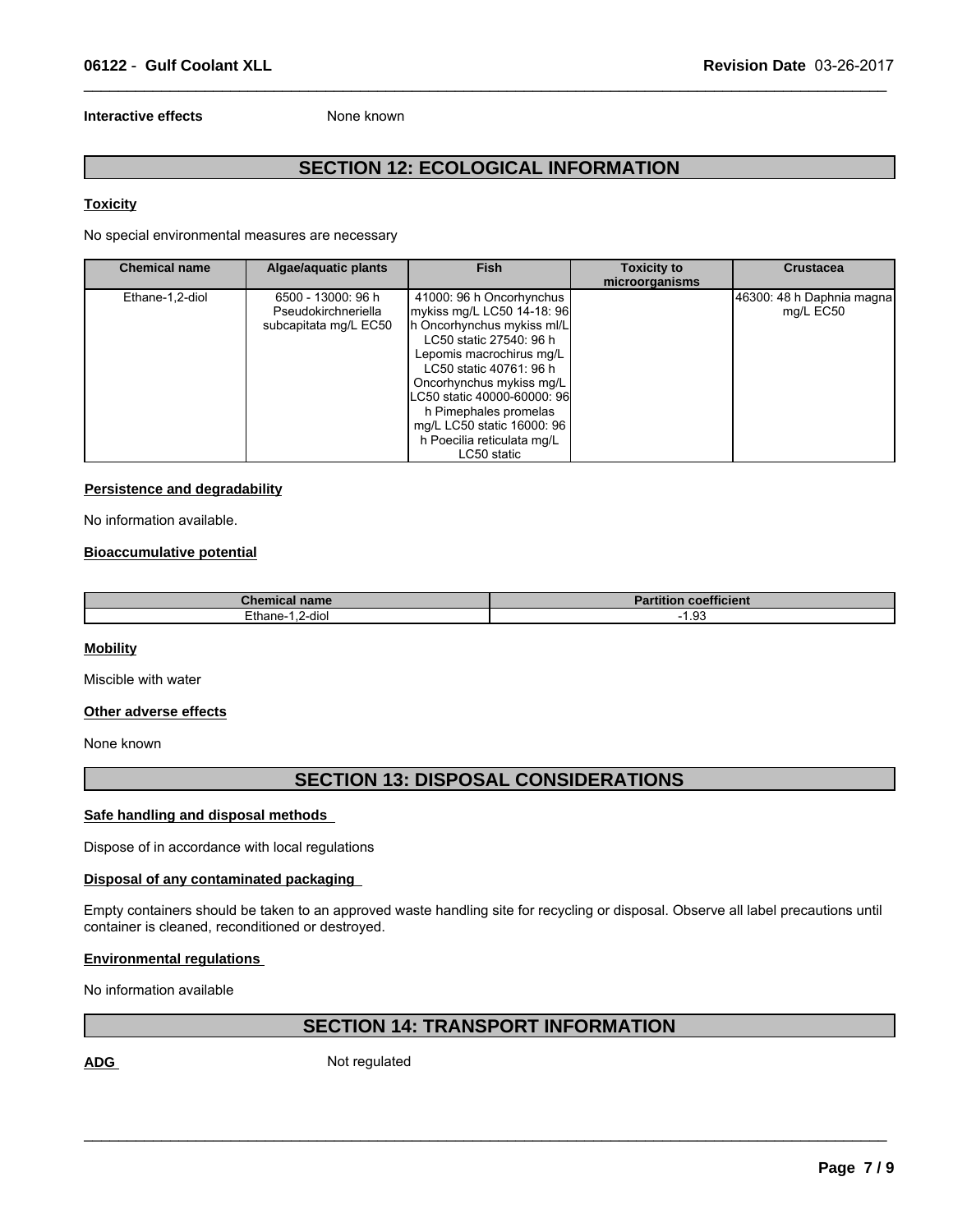| <b>IMDG</b>                                                                                                                            | Not regulated |                                                                                                                    |  |  |
|----------------------------------------------------------------------------------------------------------------------------------------|---------------|--------------------------------------------------------------------------------------------------------------------|--|--|
| <b>IATA</b>                                                                                                                            | Not regulated |                                                                                                                    |  |  |
|                                                                                                                                        |               | <b>SECTION 15: REGULATORY INFORMATION</b>                                                                          |  |  |
|                                                                                                                                        |               | Safety, health and environmental regulations/legislation specific for the substance or mixture                     |  |  |
| <b>National regulations</b>                                                                                                            |               |                                                                                                                    |  |  |
| Australia                                                                                                                              |               |                                                                                                                    |  |  |
| Model Work Health and Safety Regulations (2016).<br>Preparation of Safety Data Sheets for Hazardous Chemicals Code of Practice (2011). |               |                                                                                                                    |  |  |
| <b>Standard for Uniform Scheduling of Medicines and Poisons (SUSMP)</b>                                                                |               | Classified as a scheduled poison according to the Standard for Uniform Scheduling of Medicines and Poisons (SUSMP) |  |  |
| <b>Poison Schedule Number</b>                                                                                                          | 6             |                                                                                                                    |  |  |
| <b>New Zealand</b>                                                                                                                     |               |                                                                                                                    |  |  |
| Hazardous Substances Regulation 2001.                                                                                                  |               |                                                                                                                    |  |  |
| <b>New Zealand</b>                                                                                                                     |               | Lubricants, Lubricant Additives, Coolants and Anti-freeze Agents<br>(Subsidiary Hazard) Group Standard 2006        |  |  |
| <b>HSNO Approval Number:</b><br><b>HSNO Hazard Classification:</b>                                                                     |               | HSR002606<br>6.1E                                                                                                  |  |  |
| <b>International Regulations</b>                                                                                                       |               |                                                                                                                    |  |  |
| <b>Ozone-depleting substances (ODS)</b><br>Not applicable                                                                              |               |                                                                                                                    |  |  |
| <b>Persistent Organic Pollutants</b><br>Not applicable                                                                                 |               |                                                                                                                    |  |  |

**Chemicals Subject to Prior Informed Consent (PIC)** Not applicable

### **International Inventories**

 **TSCA** - United States Toxic Substances Control Act Section 8(b) Inventory All ingredients are on the inventory or exempt from listing

 **DSL/NDSL** - Canadian Domestic Substances List/Non-Domestic Substances List All ingredients are on the inventory or exempt from listing

 $\_$  ,  $\_$  ,  $\_$  ,  $\_$  ,  $\_$  ,  $\_$  ,  $\_$  ,  $\_$  ,  $\_$  ,  $\_$  ,  $\_$  ,  $\_$  ,  $\_$  ,  $\_$  ,  $\_$  ,  $\_$  ,  $\_$  ,  $\_$  ,  $\_$  ,  $\_$  ,  $\_$  ,  $\_$  ,  $\_$  ,  $\_$  ,  $\_$  ,  $\_$  ,  $\_$  ,  $\_$  ,  $\_$  ,  $\_$  ,  $\_$  ,  $\_$  ,  $\_$  ,  $\_$  ,  $\_$  ,  $\_$  ,  $\_$  ,

 **AICS** - Australian Inventory of Chemical Substances All ingredients are on the inventory or exempt from listing

 **PICCS** - Philippines Inventory of Chemicals and Chemical Substances All ingredients are on the inventory or exempt from listing

 **KECL** - Korean Existing and Evaluated Chemical Substances